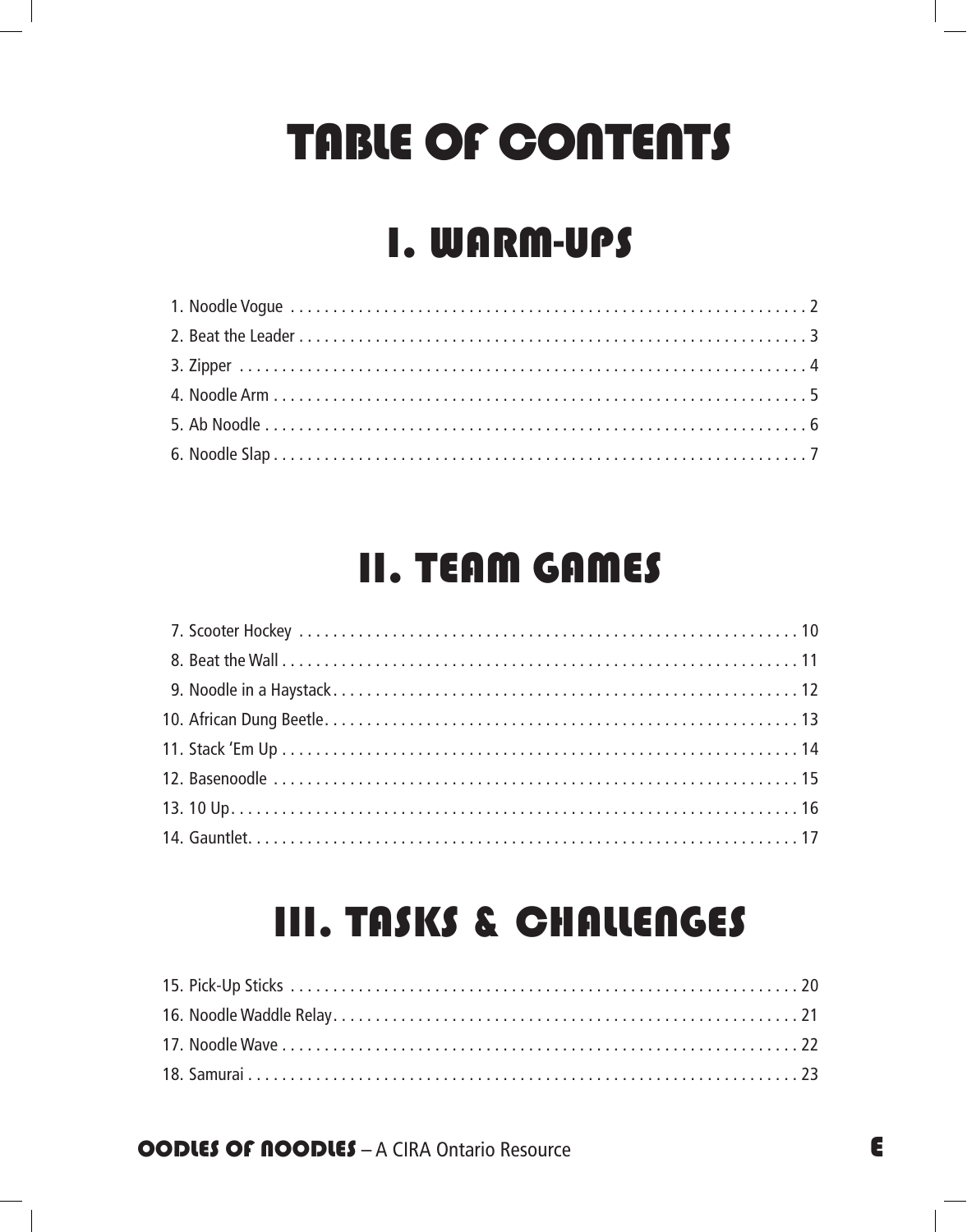### IV. TAG GAMES

### V. NOODLES & BALLS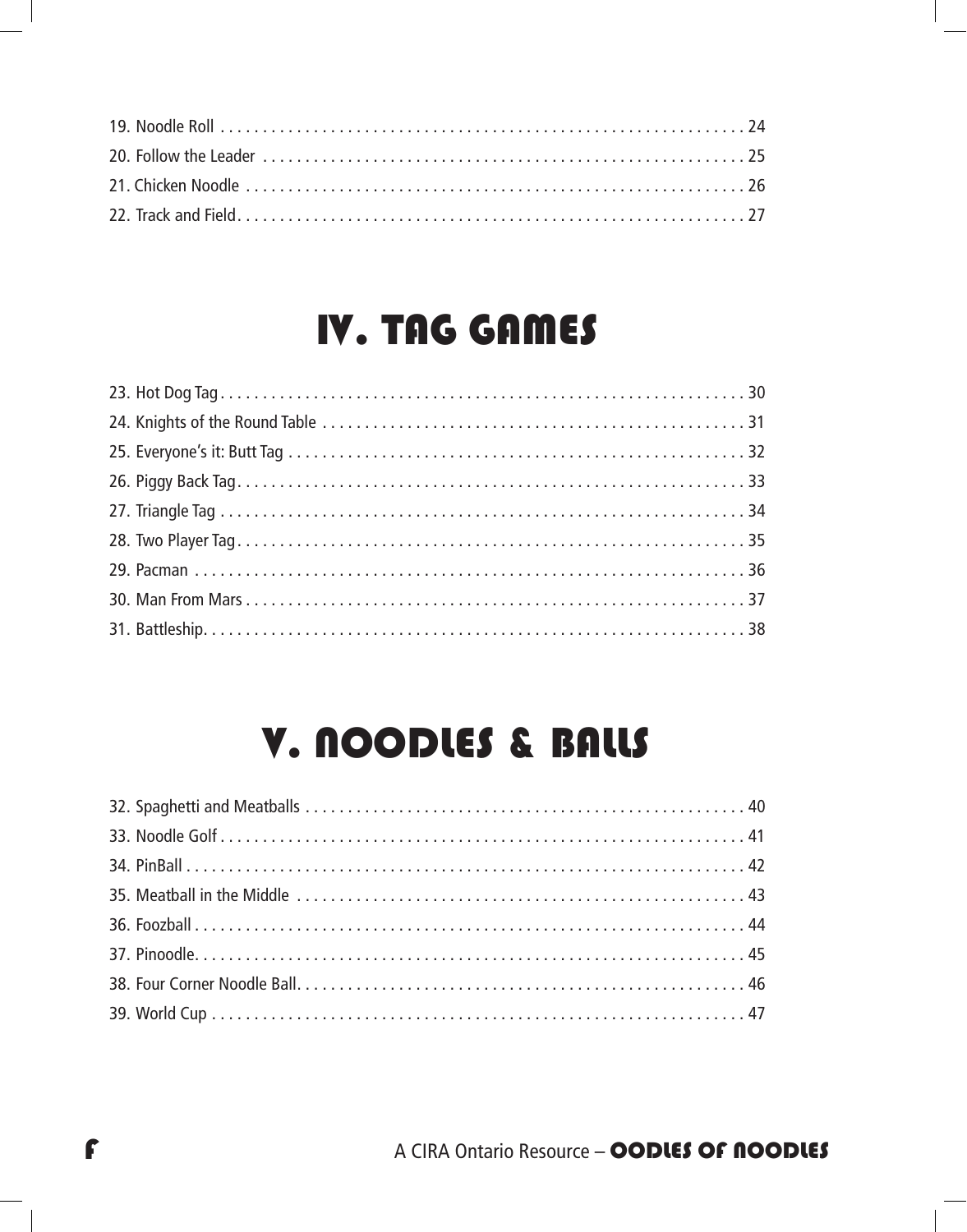## VI. COOPERATIVE GAMES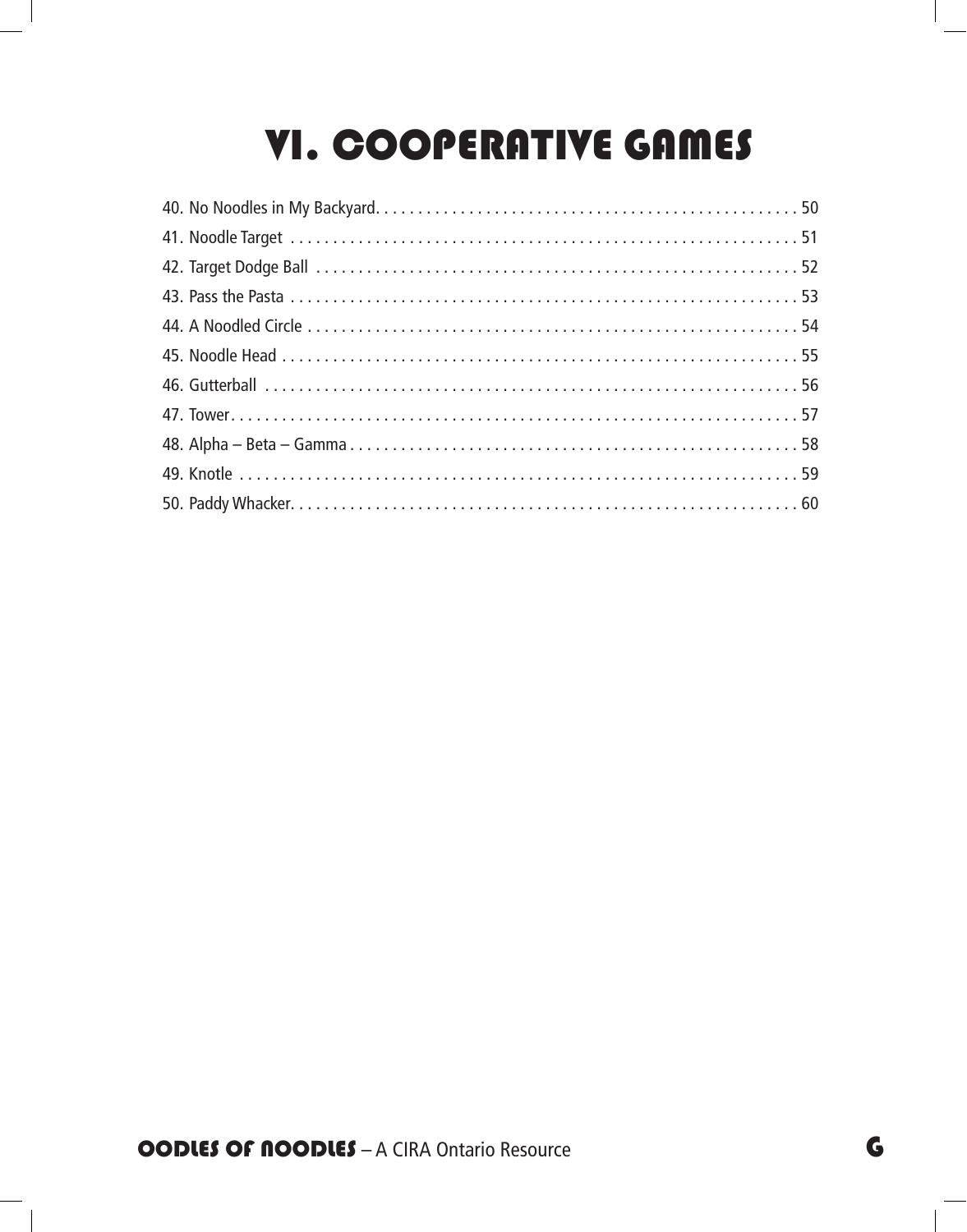## 14 **GAUNTLET**

#### **Equipment:**

• One large or medium noodle for every player

#### **Objective:**

• To get from one side of the playing surface to the other.

#### **Instructions:**

- Divide the group into two teams. One team stands at one end of the playing area, and the other team lines up in two lines with a space between them, forming the gauntlet (see figure below). Each player on this team has one noodle.
- When the leader says "go," players from the first team attempt to run (all at the same time) through the gauntlet without being hit by a noodle thrown from the sidelines.
- Every player who is hit must take another pool noodle and join the other team.
- The remaining players must run the gauntlet again.
- Play until everyone has been hit, and then the next team has a turn.

#### **Variation:**

#### **Gauntlet Treasure**

• Have items at the end of the Gauntlet which players are to collect and return to the other side.

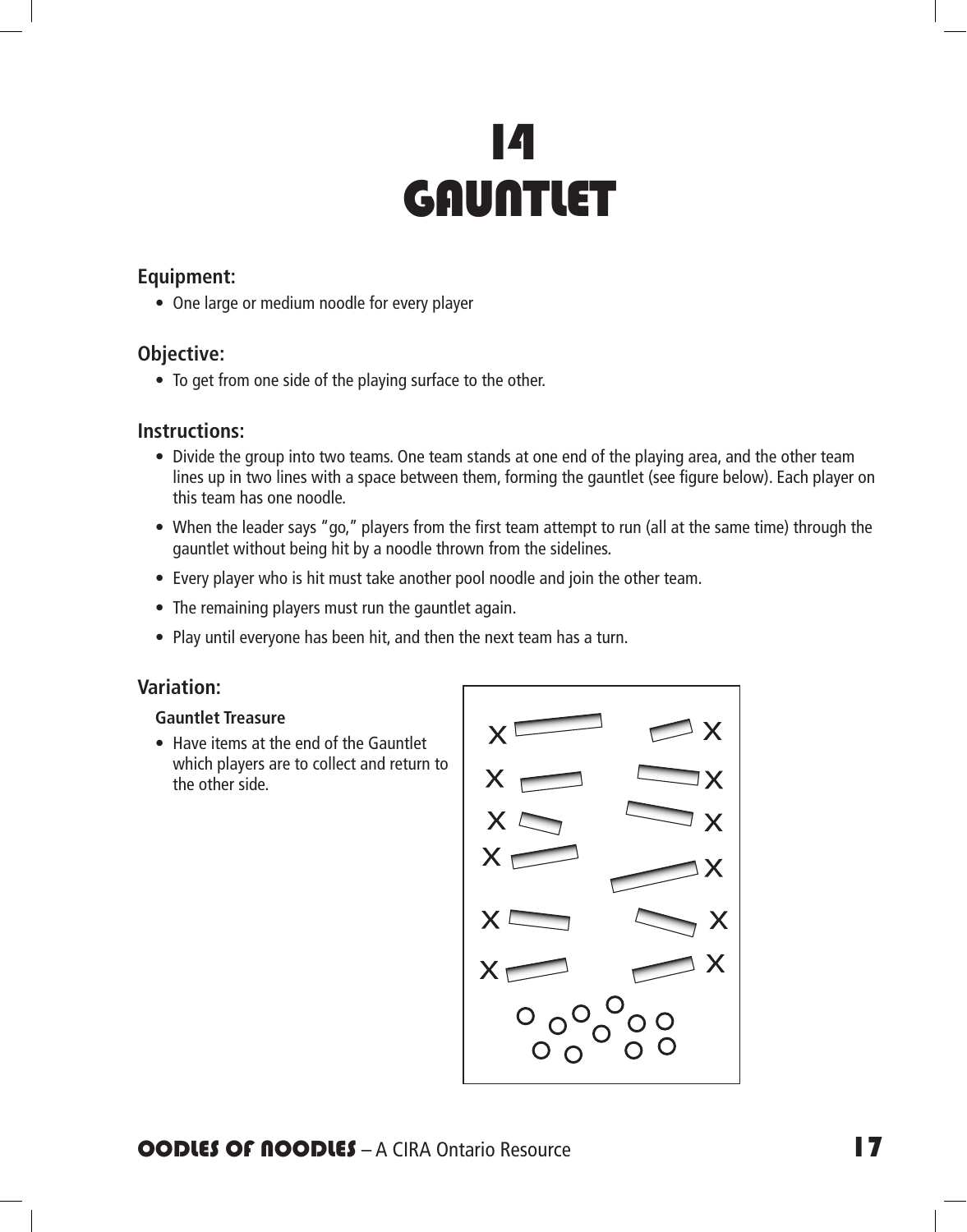# 19 NOODLE ROLL

#### **Equipment:**

• At least 10 large noodles per team

#### **Objective:**

• To be the first team to roll a player across the finish line.

#### **Instructions:**

- Divide the group into teams of about five players. Designate a starting and a finish line.
- Behind the starting line, one player on each team (the "log") lays on his back across a bed of noodles with his head near the starting line and his hands interlocked behind his head.
- At the signal to start, one player begins to push the feet of the log, who remains rigid.
- The other players on the team remove noodles from under his feet to the front, so that the log's bed of noodles never ends.
- The first team to roll over the finish line wins.

#### **Safety:**

The log must stay on his back with this hands behind his head to avoid contact with the ground and to protect his head and hair.

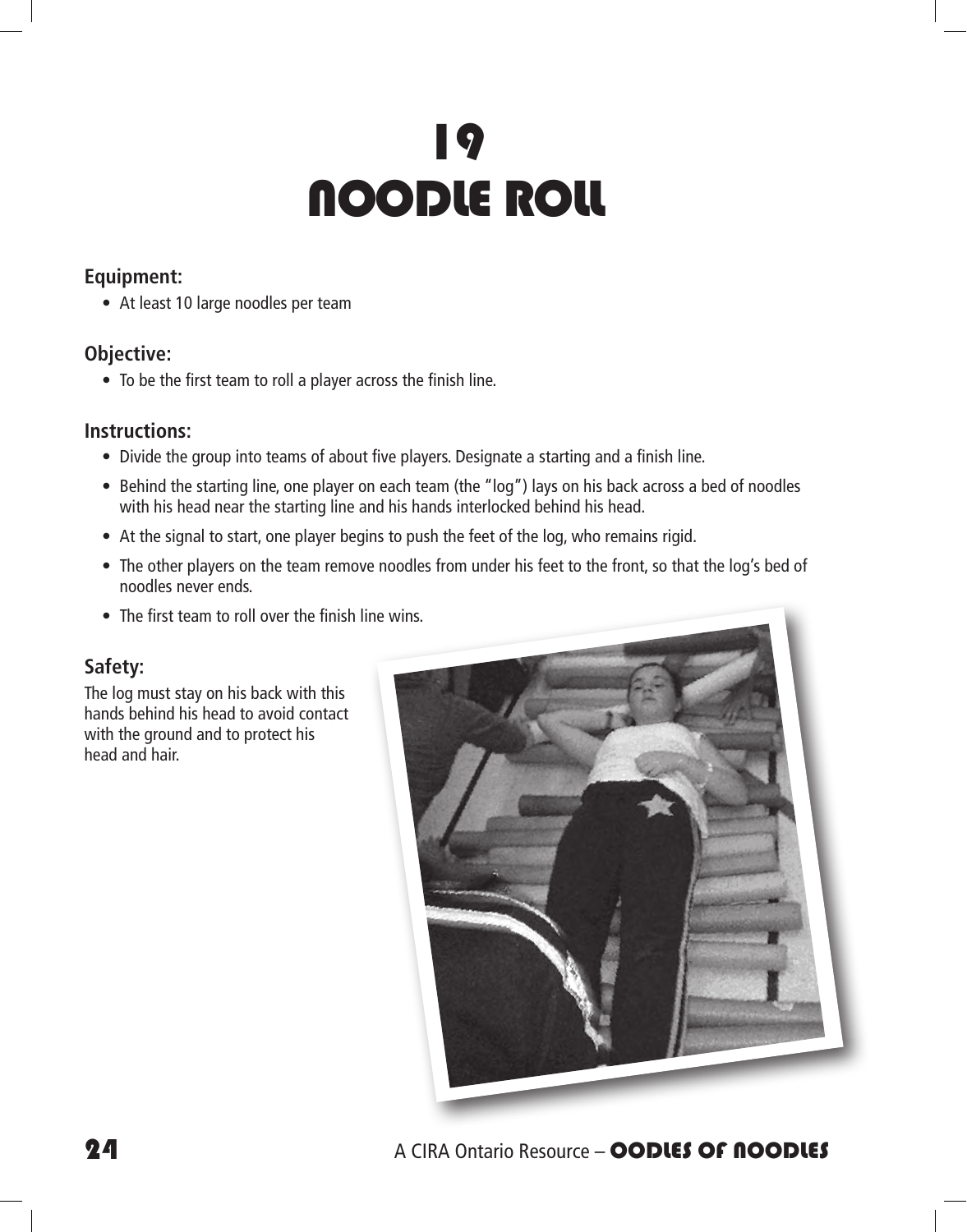# 20 FOLLOW THE LEADER

#### **Equipment:**

• One large noodle for each player

#### **Objective:**

• To watch what the leader does with the noodle and to become adept at the same tricks and skills.

#### **Instructions:**

- This activity gives everyone an opportunity to become familiar with the noodles and to try various activities.
- As the leader shows the group a variety of challenges (the more creative the better), they try to copy her and to do the challenges themselves.

#### **Possible challenges:**

- Hold the noodle at one end, let go and catch it at the other end.
- Hold the noodle in the middle with the other hand behind your back. Let go and try to switch hands without letting the noodle fall.
- Balance the noodle on your hand. This can be done as a competitive elimination game, as players are eliminated as their noodle falls.
- Balance the noodle on one palm, toss it in the air, and catch it on the other palm.
- Balance the noodle in your palm, toss it so that it flips in the air, and catch the other end with your palm.
- Ask the players to challenge the group with their own challenges.